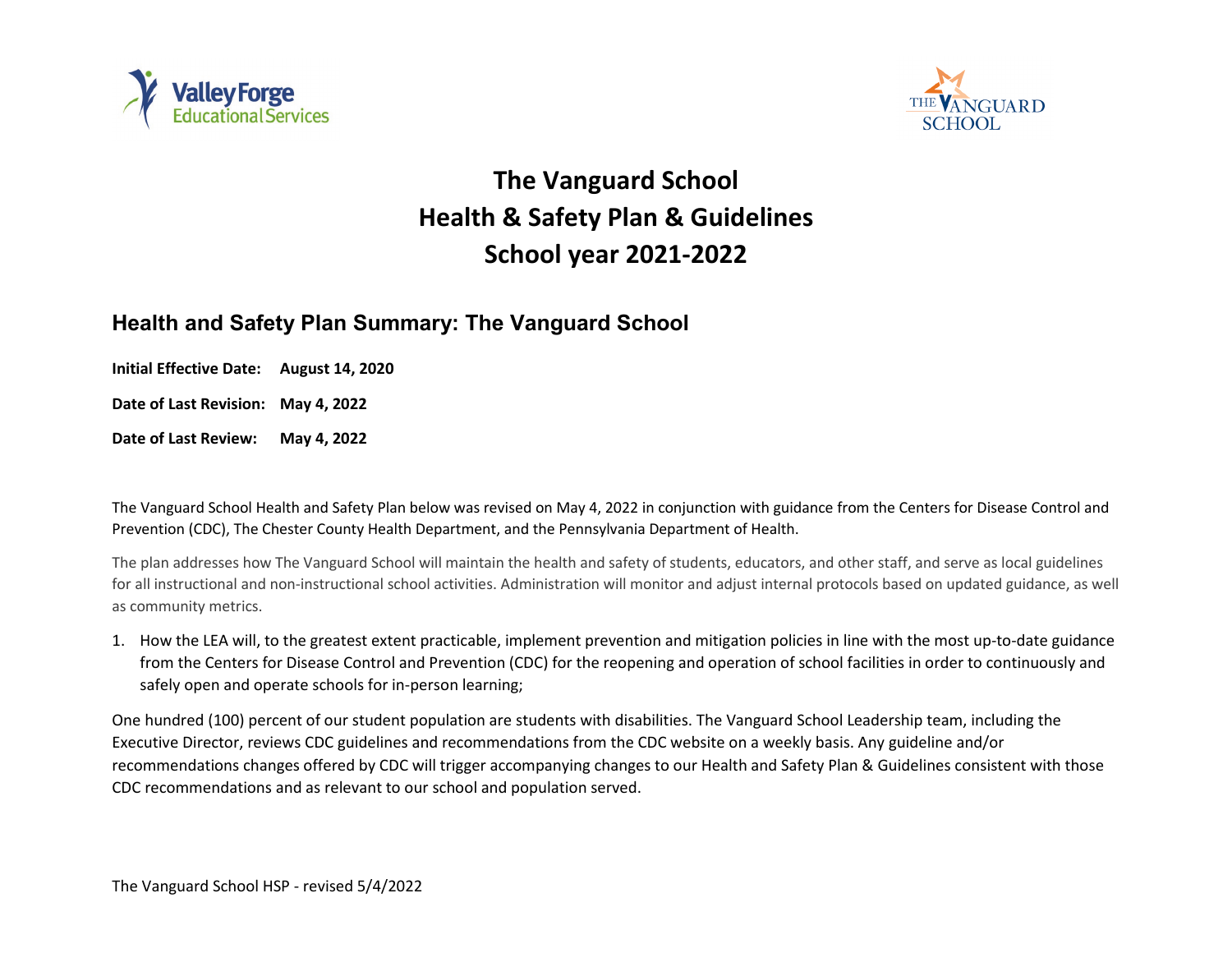2. How the LEA will ensure continuity of services, including but not limited to services to address the students' academic needs, and students' and staff members' social, emotional, mental health, and other needs, which may include student health and food services;

Based on current CDC guidelines, the Vanguard School plans to implement in-person school instruction for the 2021-22 year. As we have done in the past, The Vanguard school is currently prepared to implement remote learning to students should CDC determine that COVID-19 transmission rates rise to a level of unsafe in-person learning. All students will be provided with necessary hardware (laptops or tablets) and software (TEAMS, Zoom, Microsoft) required to access remote instruction. In addition, The Vanguard School plans to retain our school nurses in order to provide support to students and families if and when instruction must go to a remote platform. As an Approved Private School (APS), The Vanguard School works collaboratively with students' providing school districts to provide free meals when students are educated remotely. Staff members will continue to have access to our Employee Assistance Program (EAP). Students will have access to school-based mental health professionals (i.e., school psychologists, school counselors, behavior analysts, behavior support specialists) regardless of platform used for educational purposes (I.e., in-person or remote).

3. How the LEA will maintain the health and safety of students, educators, and other staff and the extent to which it has adopted policies, and a description of any such policy on each of the following safety recommendations established by the CDC:

| <b>TOPIC</b>                | <b>Action Steps/Recommendations</b>                                                                                                                                                                                                                                                                                                                                                                                                              |  |  |  |  |
|-----------------------------|--------------------------------------------------------------------------------------------------------------------------------------------------------------------------------------------------------------------------------------------------------------------------------------------------------------------------------------------------------------------------------------------------------------------------------------------------|--|--|--|--|
| <b>Cleaning/Sanitizing</b>  | Porters will be on campus fulltime and will focus on cleaning and sanitizing all school buildings<br>throughout the school day. High touch areas will be prioritized.<br>Custodial staff will deep clean and disinfect every school night; after school hours.<br>Classroom staff will sanitize and wipe down all surfaces and curricular materials after use in<br>classroom, playground, Take-5, etc.<br>Sharing of materials will be limited. |  |  |  |  |
| <b>Ventilation</b>          | Use of high-efficiency filters that effectively remove virus-containing particles from the air. We<br>routinely change our filters on the HVAC systems and utilize MERV13 filters.<br>Open windows if and when necessary.                                                                                                                                                                                                                        |  |  |  |  |
| <b>Physical Distancing</b>  | Physical distancing of 3-6 feet will be implemented to the extent possible.<br>Cohorts of students/classrooms will be utilized to the extent possible.<br>Transition protocols to maintain distance while in hallways and common areas will be in effect.                                                                                                                                                                                        |  |  |  |  |
| <b>Symptom Surveillance</b> | Continued use of Daily Symptom Checker at home for students.                                                                                                                                                                                                                                                                                                                                                                                     |  |  |  |  |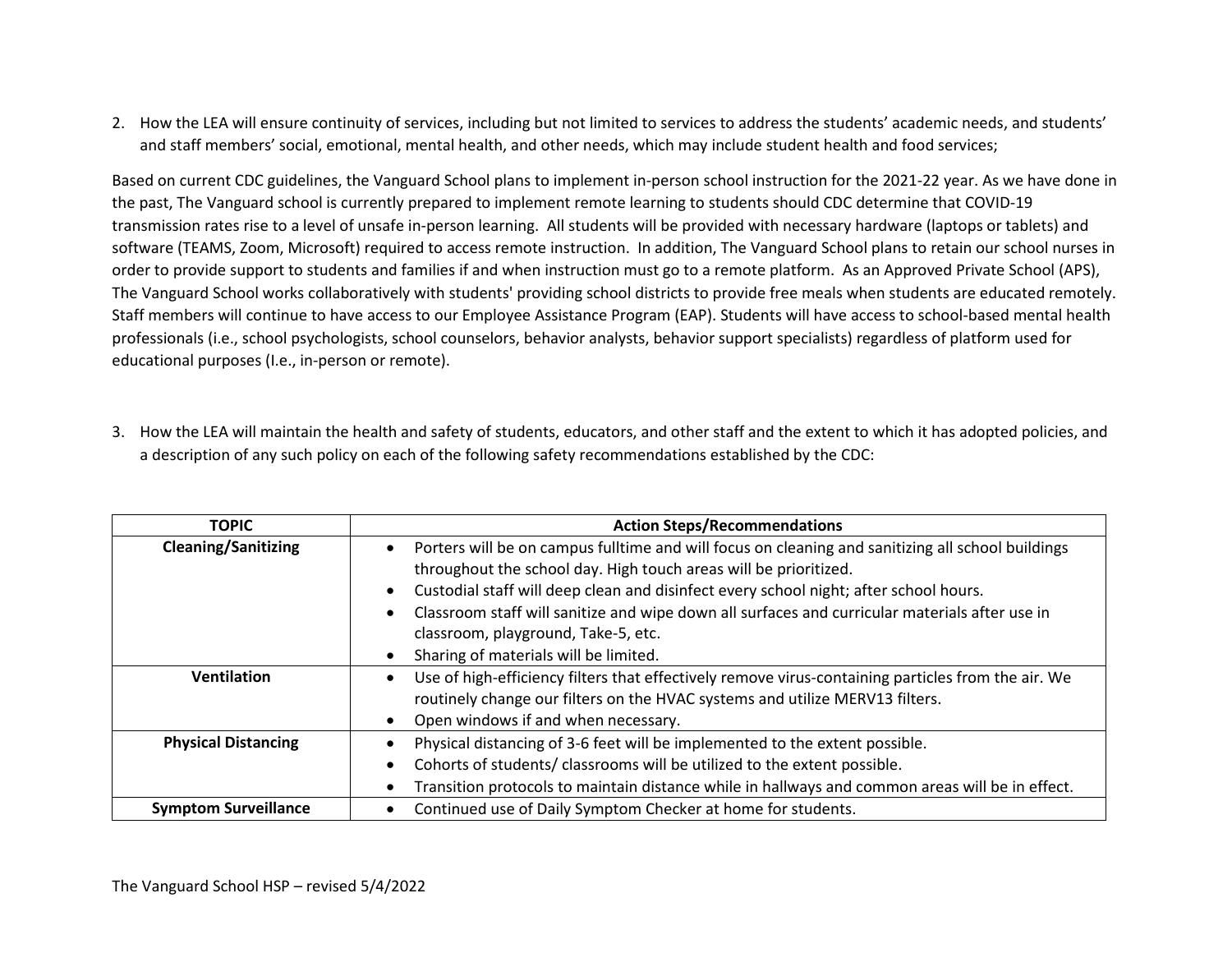|                                      | Staff will submit a signed VFES COVID-19 Symptom Monitoring Acknowledgement form before                                                   |  |  |  |  |  |  |  |
|--------------------------------------|-------------------------------------------------------------------------------------------------------------------------------------------|--|--|--|--|--|--|--|
|                                      | the start of the school year.                                                                                                             |  |  |  |  |  |  |  |
|                                      | Staff and students should stay home if they are feeling sick.                                                                             |  |  |  |  |  |  |  |
|                                      | Refer to the staff and student decision tree.                                                                                             |  |  |  |  |  |  |  |
| <b>COVID-19 Screening &amp;</b>      | VFES will continue to monitor community transmission, vaccination coverage, and occurrence of<br>$\bullet$                                |  |  |  |  |  |  |  |
| <b>Monitoring</b>                    | outbreaks to guide policy and procedure.                                                                                                  |  |  |  |  |  |  |  |
|                                      | Any student or staff the develops symptoms while on campus will have the opportunity to take a                                            |  |  |  |  |  |  |  |
|                                      | Binax "rapid test" while supplies remain.                                                                                                 |  |  |  |  |  |  |  |
| <b>Universal and Correct Wearing</b> | The Vanguard School will implement a "indoor universal masking policy" for all staff, students,<br>$\bullet$                              |  |  |  |  |  |  |  |
| of Masks                             | and visitors regardless of vaccination status.                                                                                            |  |  |  |  |  |  |  |
|                                      | Masks are required on school buses and Vanguard School vans.                                                                              |  |  |  |  |  |  |  |
|                                      | People who are not fully vaccinated should wear a mask in crowded outdoor settings or activities<br>that require sustained close contact. |  |  |  |  |  |  |  |
|                                      | A mask is defined as a covering of the nose and mouth that is secured with straps that loop over                                          |  |  |  |  |  |  |  |
|                                      | the ears or tie around the back of the head.                                                                                              |  |  |  |  |  |  |  |
|                                      | KN95 masks and surgical masks are the only two types of masks that are permissible for staff                                              |  |  |  |  |  |  |  |
|                                      | KN95 masks and surgical masks are strongly encourage for all students however                                                             |  |  |  |  |  |  |  |
|                                      | factory-made, sewn by hand or machine, cloth masks are acceptable at this time.                                                           |  |  |  |  |  |  |  |
|                                      | Mask exceptions may occur as per a student's IEP Team.                                                                                    |  |  |  |  |  |  |  |
|                                      | Students may remove masks when:                                                                                                           |  |  |  |  |  |  |  |
|                                      | Eating or drinking if seated six feet away from others.<br>$\circ$                                                                        |  |  |  |  |  |  |  |
|                                      | Engaged in any activity for which maintaining at least 6 feet apart is assured (e.g.<br>$\circ$                                           |  |  |  |  |  |  |  |
|                                      | face mask breaks, recess, outdoor P.E., etc.).                                                                                            |  |  |  |  |  |  |  |
|                                      | When masks are removed, they must be placed below the chin, in a pocket or on the                                                         |  |  |  |  |  |  |  |
|                                      | lap. Masks should not beplaced on tabletops or other communal surfaces.                                                                   |  |  |  |  |  |  |  |
|                                      | Students will be instructed when they may take "mask breaks" and remove<br>$\circ$                                                        |  |  |  |  |  |  |  |
|                                      | their masks, such as during mealtimes, and when outdoors and more than six                                                                |  |  |  |  |  |  |  |
|                                      | feet apart from other people.                                                                                                             |  |  |  |  |  |  |  |
| <b>Handwashing and Respiratory</b>   | Practice handwashing and respiratory etiquette to keep from getting and spreading infectious<br>$\bullet$                                 |  |  |  |  |  |  |  |
| <b>Etiquette</b>                     | illnesses including COVID-19                                                                                                              |  |  |  |  |  |  |  |
|                                      | Encourage handwashing strategies which include washing with soap and water for at least 20                                                |  |  |  |  |  |  |  |
|                                      | seconds. If soap and water are not available and hands are not visibly dirty, use an alcohol-based                                        |  |  |  |  |  |  |  |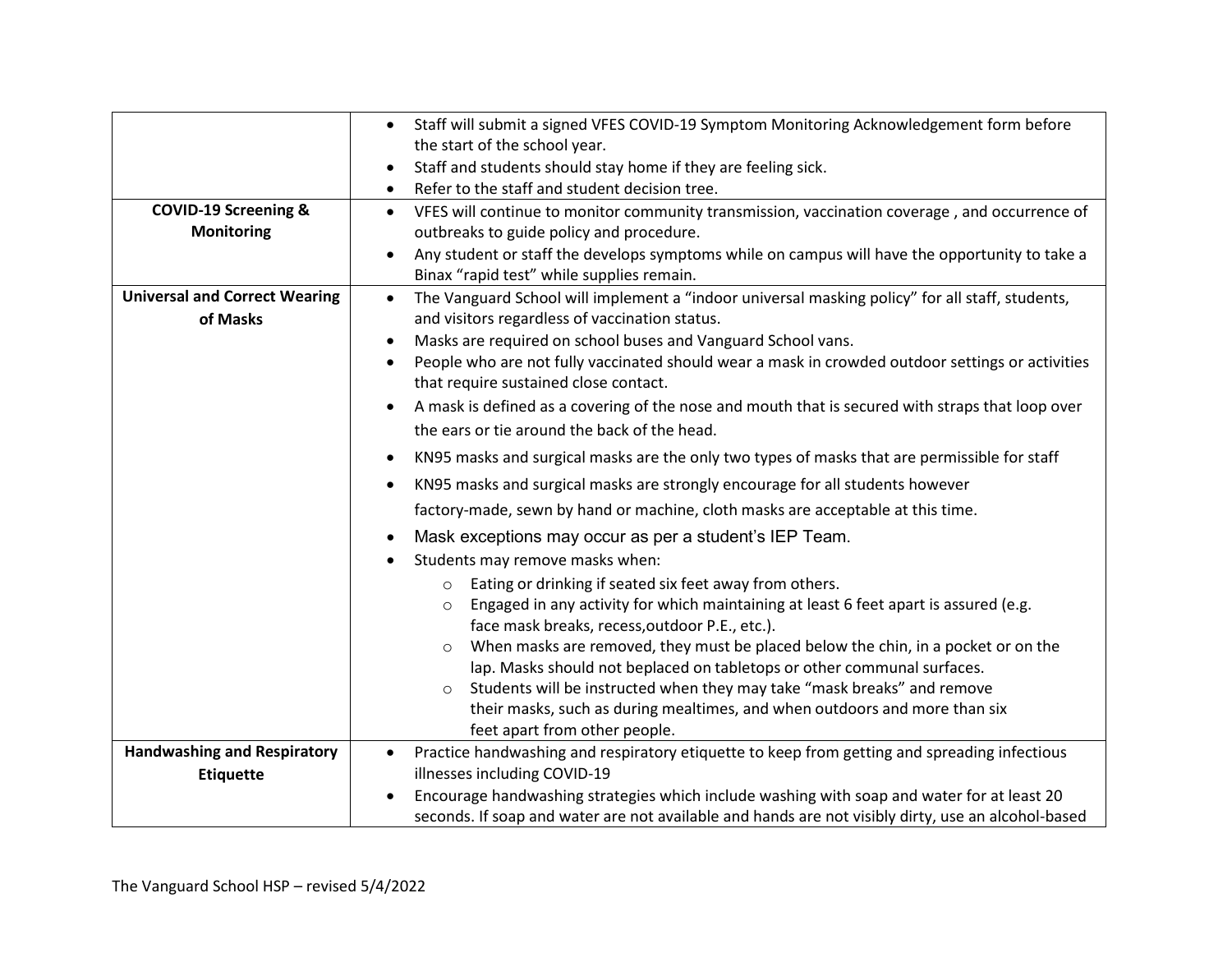|                           | hand sanitizer that contains at least 60% alcohol. Handwashing strategies should be encouraged                    |  |  |  |  |  |
|---------------------------|-------------------------------------------------------------------------------------------------------------------|--|--|--|--|--|
|                           | after going to the bathroom, before eating, after blowing your nose, coughing, or sneezing, and                   |  |  |  |  |  |
|                           | after touching your face.                                                                                         |  |  |  |  |  |
|                           | Encourage respiratory etiquette which includes covering your mouth and nose when coughing or                      |  |  |  |  |  |
|                           | sneezing, use tissues and throw them away, and wash your hands or use hand sanitizer every time                   |  |  |  |  |  |
|                           | you touch your mouth or nose.                                                                                     |  |  |  |  |  |
| Vaccination               | Vanguard recognizes that achieving high levels of COVID-19 vaccination among eligible students<br>$\bullet$       |  |  |  |  |  |
|                           | and staff is one of the most critical strategies to help schools safely resume full operations                    |  |  |  |  |  |
|                           | All eligible students and staff are encouraged to take advantage of the COVID-19 vaccine.                         |  |  |  |  |  |
| <b>Close Contacts</b>     | If a student is a close contact to a positive case at school communication via email will be sent to<br>$\bullet$ |  |  |  |  |  |
|                           | the student's family.                                                                                             |  |  |  |  |  |
|                           | Any symptomatic close contact is expected to remain at home until symptoms resolve.<br>$\bullet$                  |  |  |  |  |  |
|                           | Asymptomatic close contacts should report to school.<br>$\bullet$                                                 |  |  |  |  |  |
| <b>Visitors on Campus</b> | All IEP meetings will be held virtually.<br>$\bullet$                                                             |  |  |  |  |  |
|                           | External agency employees will be permitted on campus and are required to follow all safety                       |  |  |  |  |  |
|                           | guidelines.                                                                                                       |  |  |  |  |  |
|                           | University students will be permitted on a case by case basis with approval from a director.<br>$\bullet$         |  |  |  |  |  |
|                           | Parent observations are permitted following VFES policy guidelines and safety guidelines.                         |  |  |  |  |  |
|                           | External programming will be permitted on a case by case basis with approval from a director.<br>$\bullet$        |  |  |  |  |  |
| <b>Lunches</b>            | Families will pre-order lunches one week in advance through our on-line ordering system found<br>$\bullet$        |  |  |  |  |  |
|                           | on The Vanguard School website in the quick links section.                                                        |  |  |  |  |  |
|                           | Lunch menus are available in the quick links section.                                                             |  |  |  |  |  |
|                           | Food orders will be sorted and individually packaged each morning.                                                |  |  |  |  |  |
|                           | Food Orders will be delivered to the classroom.                                                                   |  |  |  |  |  |
|                           | Lunch will be held in the classroom or an outdoor, reserved common area.                                          |  |  |  |  |  |
|                           | Staff will clean the area after lunch is over.                                                                    |  |  |  |  |  |
|                           | The decision to resume use of the cafeteria for lunch period will depend on positivity rates and                  |  |  |  |  |  |
|                           | will be evaluated weekly.                                                                                         |  |  |  |  |  |
| <b>Nursing Services</b>   | To reduce the number of students in the nurse's office(s), a portable, small gate may be used in<br>$\bullet$     |  |  |  |  |  |
|                           | the doorway to restrict traffic flow into the office.                                                             |  |  |  |  |  |
|                           | To maintain social distancing protocols during medication administration, the school nurse will<br>$\bullet$      |  |  |  |  |  |
|                           | telephone classroom teachers to prompt them to send students to the nurse's station. Floor                        |  |  |  |  |  |
|                           | markers placed outside the nurse's office will be used to prompt students where to temporarily                    |  |  |  |  |  |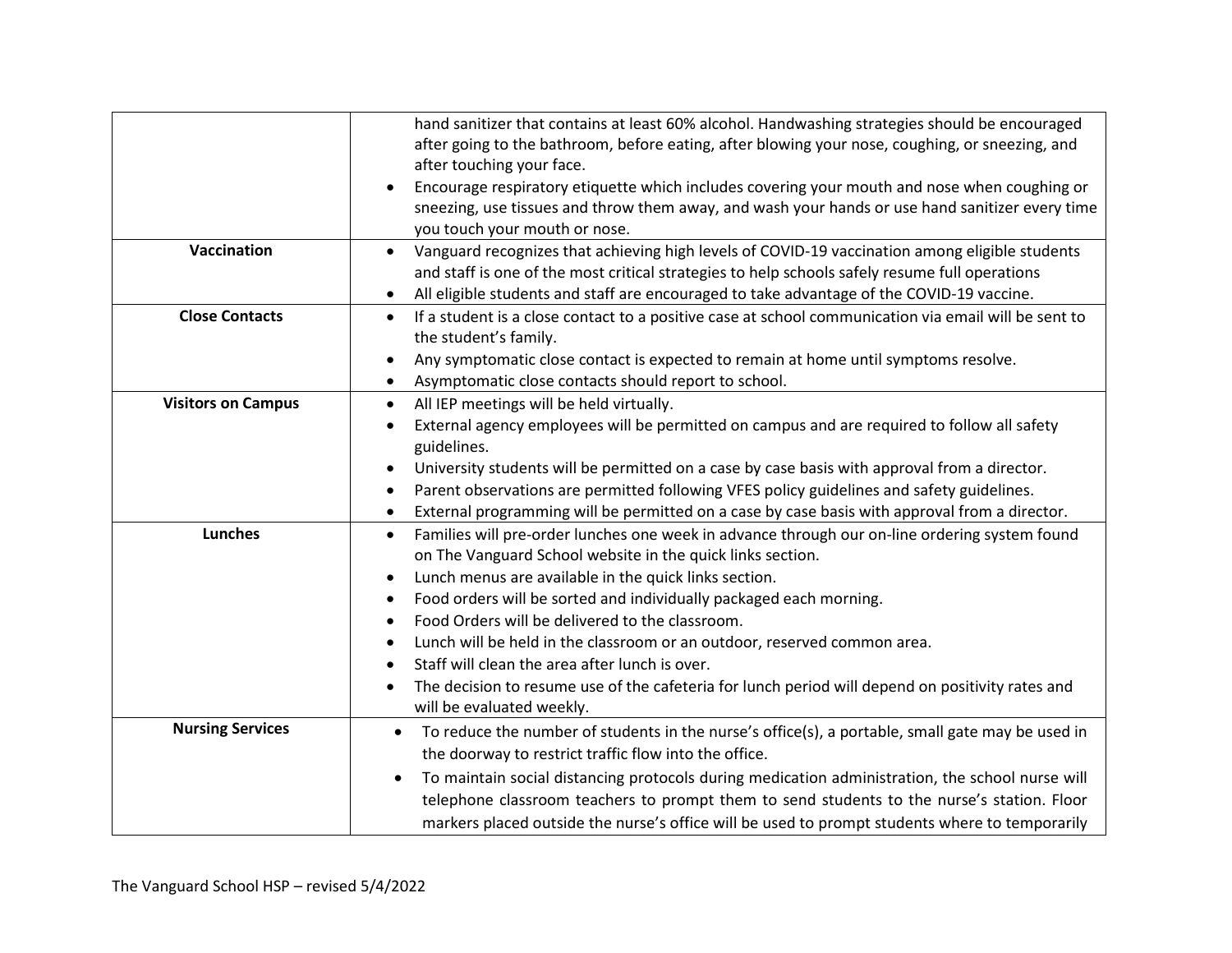|           | wait for their medications. Class lists are available in Achieve. This process may change over time<br>at the nurse's discretion.                                                                                                                         |
|-----------|-----------------------------------------------------------------------------------------------------------------------------------------------------------------------------------------------------------------------------------------------------------|
|           | If only one nurse is available on campus, that nurse will work out of the Activities Center nurse's<br>$\bullet$<br>office.                                                                                                                               |
|           | If only one nurse is on campus, educators are reminded to seek nursing services judiciously when<br>$\bullet$<br>needed.                                                                                                                                  |
|           | If only one nurse is on campus, educators are encouraged to bring students to the nurse's station<br>$\bullet$<br>for student bodychecks following major behavioral incidents when needed, if and only if students<br>are compliant and are safe to doso. |
|           | Educators are encouraged to routinely review proper handwashing and mask wearing<br>$\bullet$<br>PowerPoints and other visuals, developed and provided by the nursing department.                                                                         |
| Isolation | Any individual who tests positive for COVID-19 (outside of school) will be required to isolate and<br>$\bullet$<br>contact the VFES COVID-19 Case Managers.                                                                                               |
|           | Contact COVID-19 Case Managers at: casemanagers@vfes.net<br>$\bullet$                                                                                                                                                                                     |
|           | Any individual who tests positive for COVID-19 while on school property will be immediately directed<br>$\bullet$<br>to the isolation area until that person is able to be safely transported home.                                                       |
|           | The isolation area is currently identified as Room C, Activities Center.<br>$\bullet$                                                                                                                                                                     |
|           | Students using the isolation area will be supervised at all times.<br>$\bullet$                                                                                                                                                                           |
|           | Cots and/or chairs will be separated to the maximum degree possible.<br>$\bullet$                                                                                                                                                                         |
|           | The Isolation room doors will remain shut at all times.<br>$\bullet$                                                                                                                                                                                      |
|           | If an entire classroom needs to be isolated, the class should remain in their regular classroom as<br>$\bullet$<br>a temporary isolation area.                                                                                                            |
|           | Thoroughly clean and disinfect the isolation area after each use, including cots and chairs.                                                                                                                                                              |